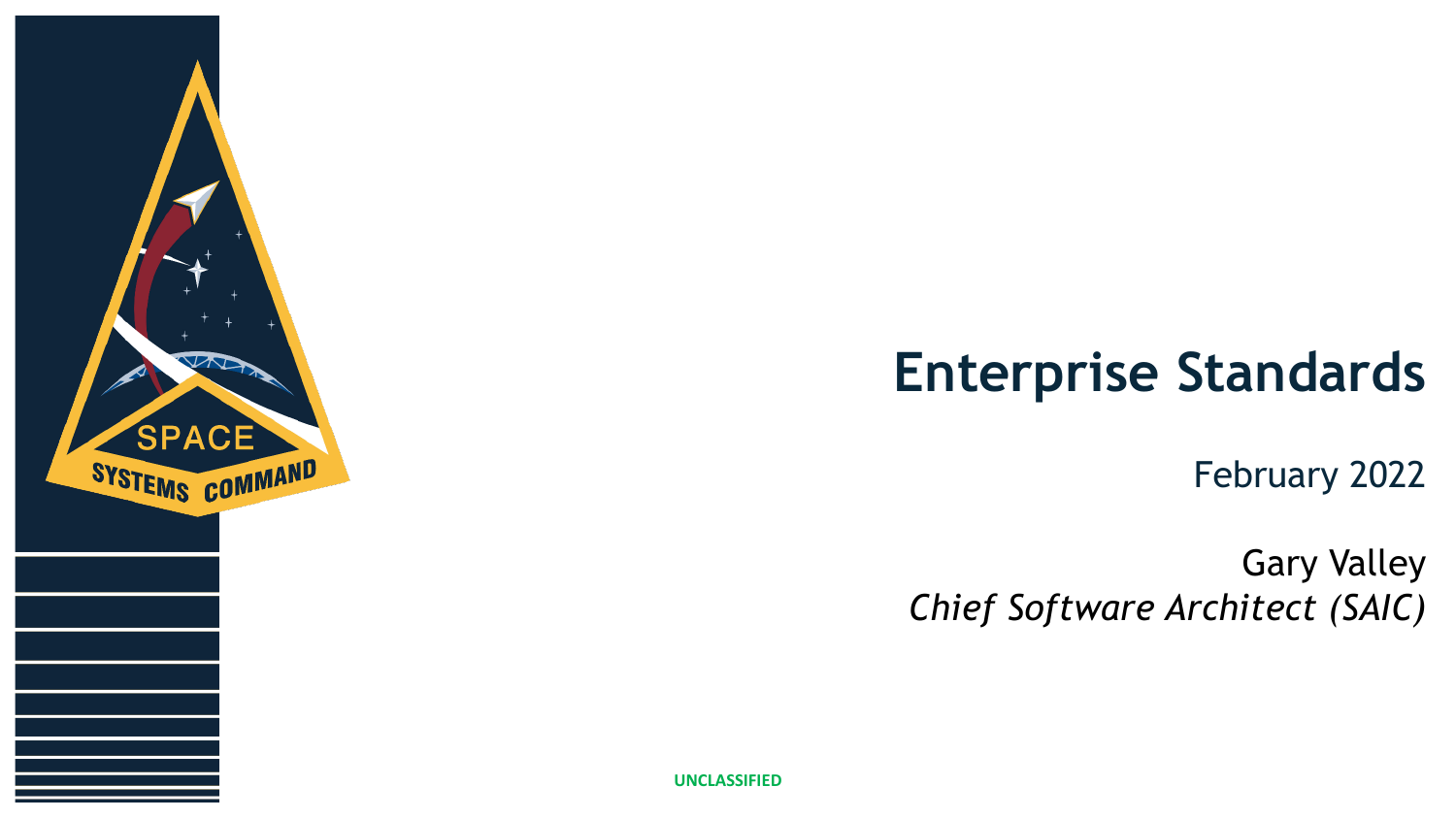

# Defining Enterprise Standards

**Policy: A statement (typically from leadership) defining an intent or organizational purpose.**

- Example: The legal team will review all contracts prior to signature
- Mandatory for the intended audience

**Standard: A specification of uniform technologies or configurations to solve particular problems or achieve specific efficiencies**

- Example: Ground-based software systems use TCP/IP for information exchange
- Voluntary (unless explicitly mandated through policy)
	- Allows for flexibility
	- Creates cost for non-participation
	- Network effects there's little use in creating technology if it doesn't interoperate with other technology
- The Department of Defense (DoD) has a propensity to mandate standards (via senior leader memoranda)

**Guideline or Best Practice: Advice or support to set example or expected behaviors in relation to policy**

- Example: Try to understand the mission context prior to developing systems
- Always Voluntary

### **Today's discussion focuses on Software APIs**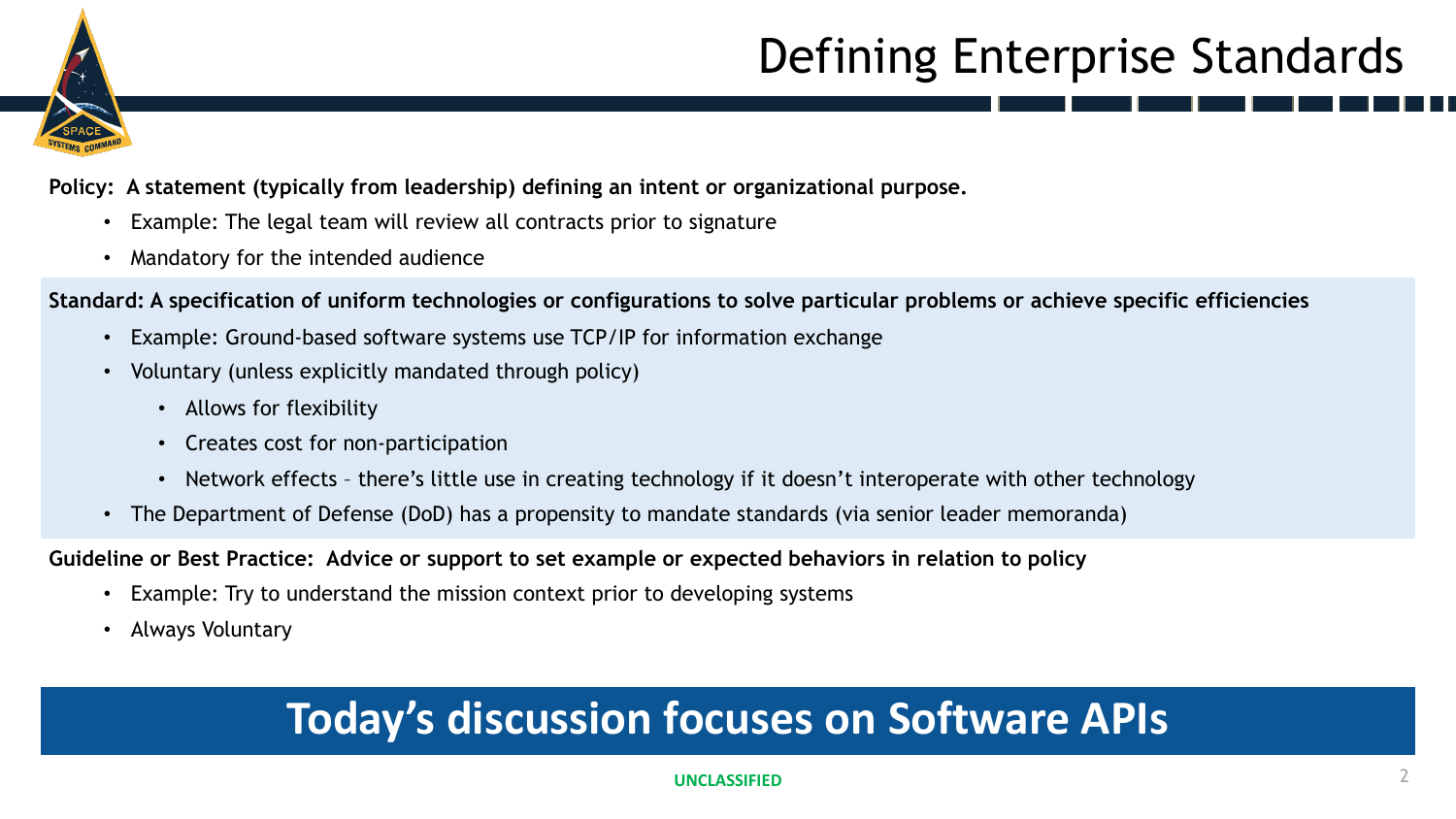## Forming Standards – Domains



- Subject Matter Experts (SMEs) for different components of the mission (i.e. "domains") are different
- Data formats and software APIs across domains likely change at variable rates
- Allowing leadership to choose the priorities for advancement of any phase while maintaining interoperability is critical to mission success
- Capability development (i.e. advancement/innovation) seems at odds with interoperability (i.e. communication across domains)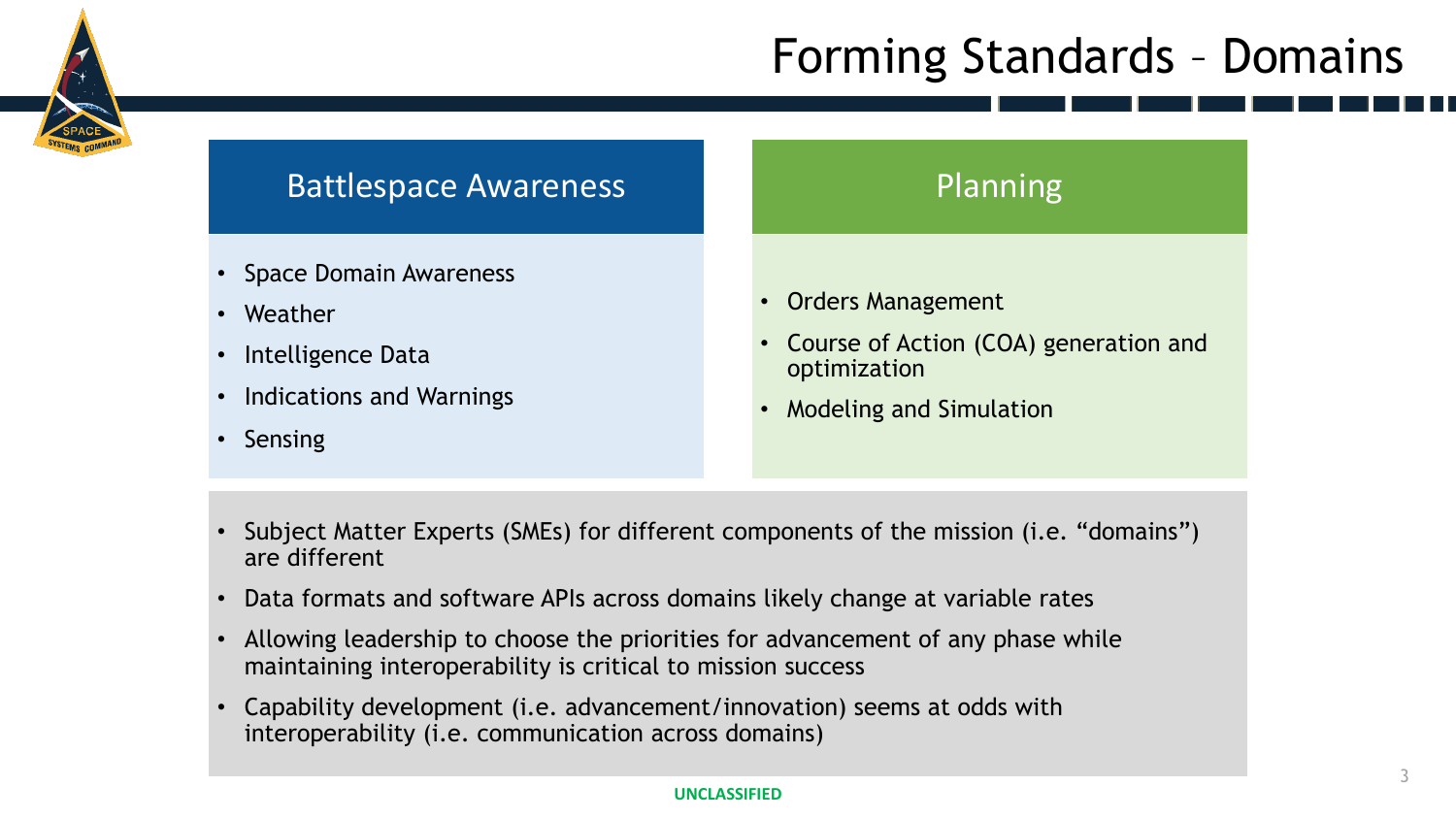

• Numerous inter-domain interfaces could potentially change if we allow for continuous capability development within domains.

### • **Services implement versioning and deprecation patterns**

- Versioning
	- Ensures configuration management teams are delivered tested and labeled software services.
	- Improves interoperability by ensuring that tested configurations remain stable for a multi-component software version configuration
	- Allows development teams to continuously deliver capability, exposing "upcoming" technology to other software teams
- Deprecation
	- Allows for older versions of software to be removed from the maintenance burden
	- Improves security by reducing the number of exposed interfaces
- Standards are derived from the publication of these versioned, deprecated, tested APIs; produced from the specified domain
	- But where are these standards published?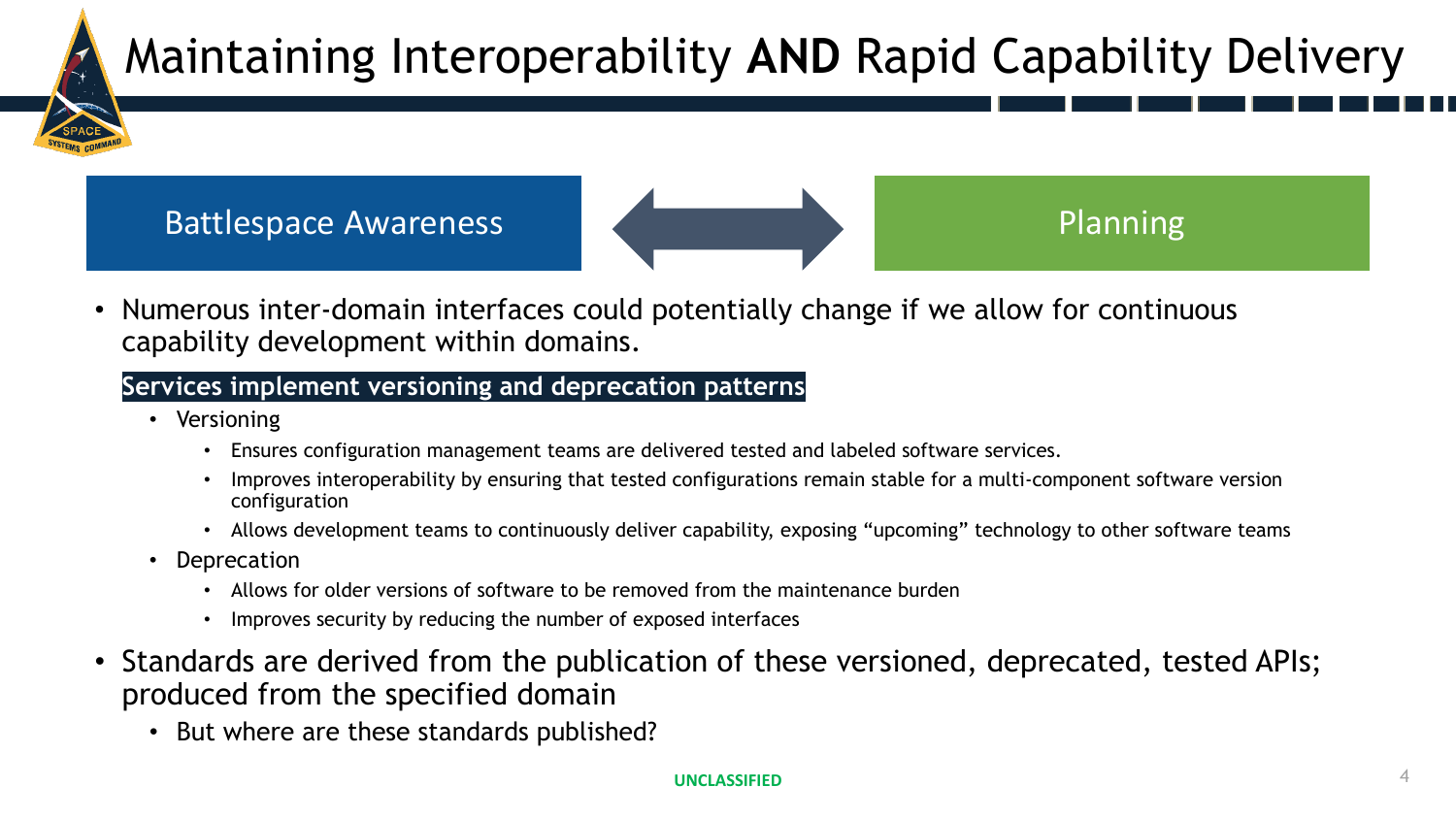# Publishing Standards – Service Registry



**Diagram courtesy of Ben Adams (SAIC)**

**Service registry provides a unified UX/UI for developers to browse and search for applications or services**

- Hosting the active versions of software with associated documentation and support metadata (e.g. Author, release date, etc.)
- Provides the ability to solicit usage and manage delivery
- Share future capabilities or features

#### **Monitoring of service health and availability**

- Reporting new or deprecated services
- Metrics on existing services (i.e. requests per minute, uptime, etc.)
- Dependency tracking determining critical services

#### **Reduces the potential for duplicative development efforts**

#### **Upfront Access to documentation**

**Text courtesy of Jorge Rodriguez (MITRE) and Steve Baek (MITRE)**

**Services must publish interface documentation, version, and testing information to a mission service registry**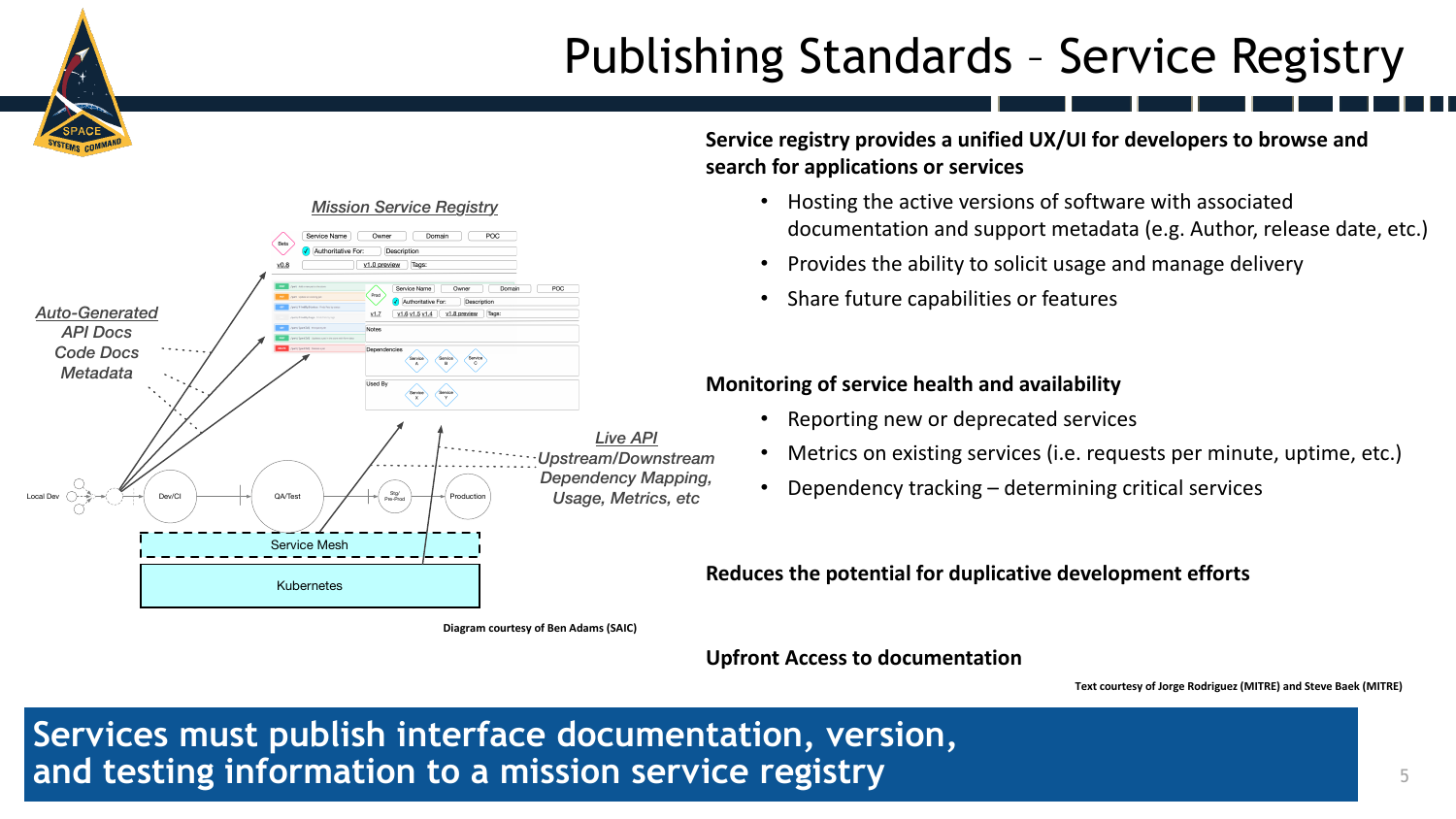### Publishing Standards – Service Registry

6

### *Mission Service Registry*

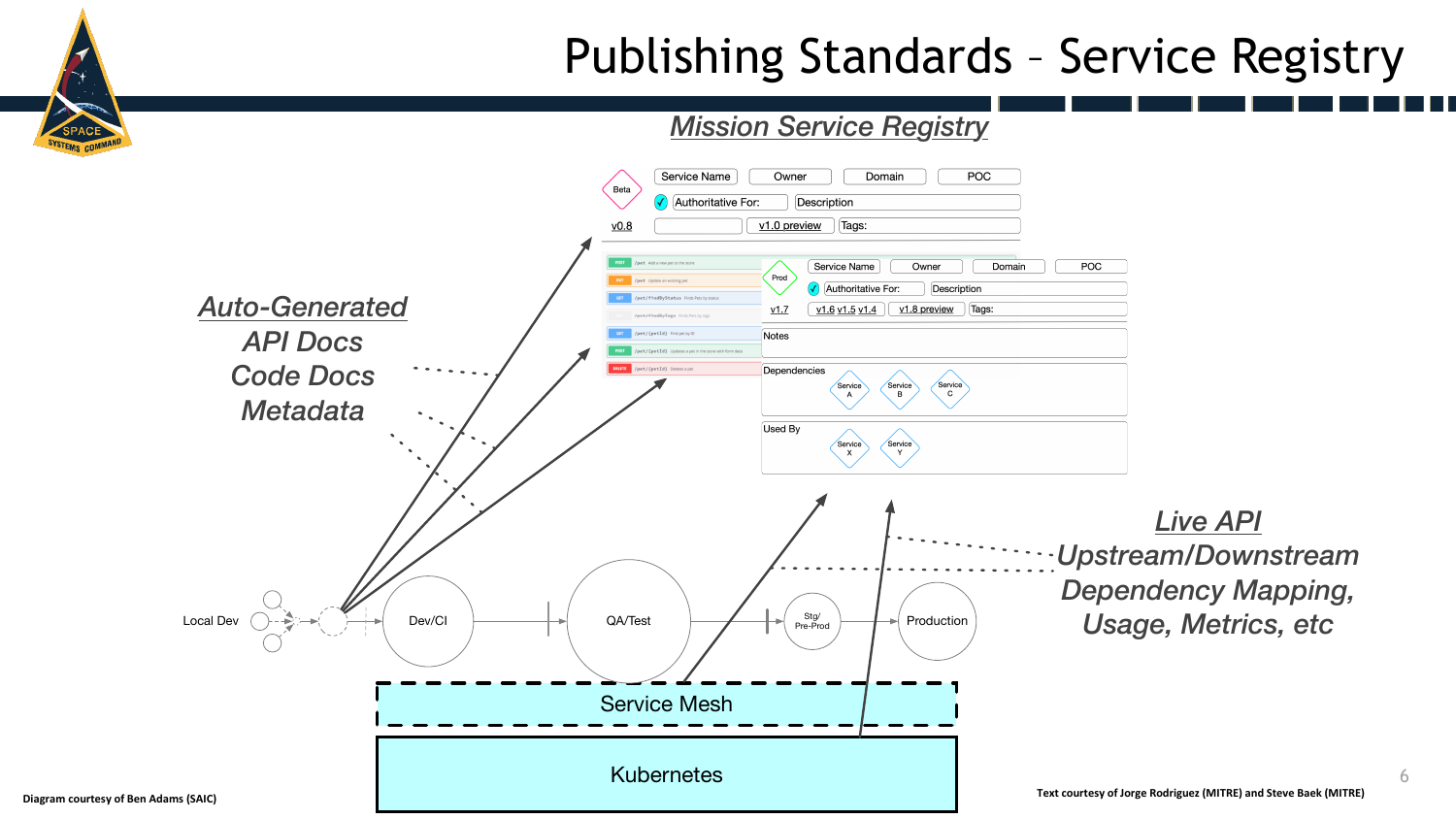

## Transitioning to Domain Driven Standards

**The Space Enterprise must define the pertinent mission domains**

• What are the domains critical to the success of the space mission set?

### **Organize the space enterprise around those domains**

• Ensure that subject matter experts work within their domain of expertise. Drive the knowledge of software engineers for that domain to develop cross-communication between SMEs and software engineers.

**Create best practices to ensure versioning and deprecation patterns and publication to mission service registries**

• Drive for self-service: Developers external to a domain should be able to reliably discover and consume interfaces in other domains

### **Automate the production of documentation**

- Automated injection of dependencies, documentation, testing results, etc. lowers the burden on developers
- Reinforces best practices